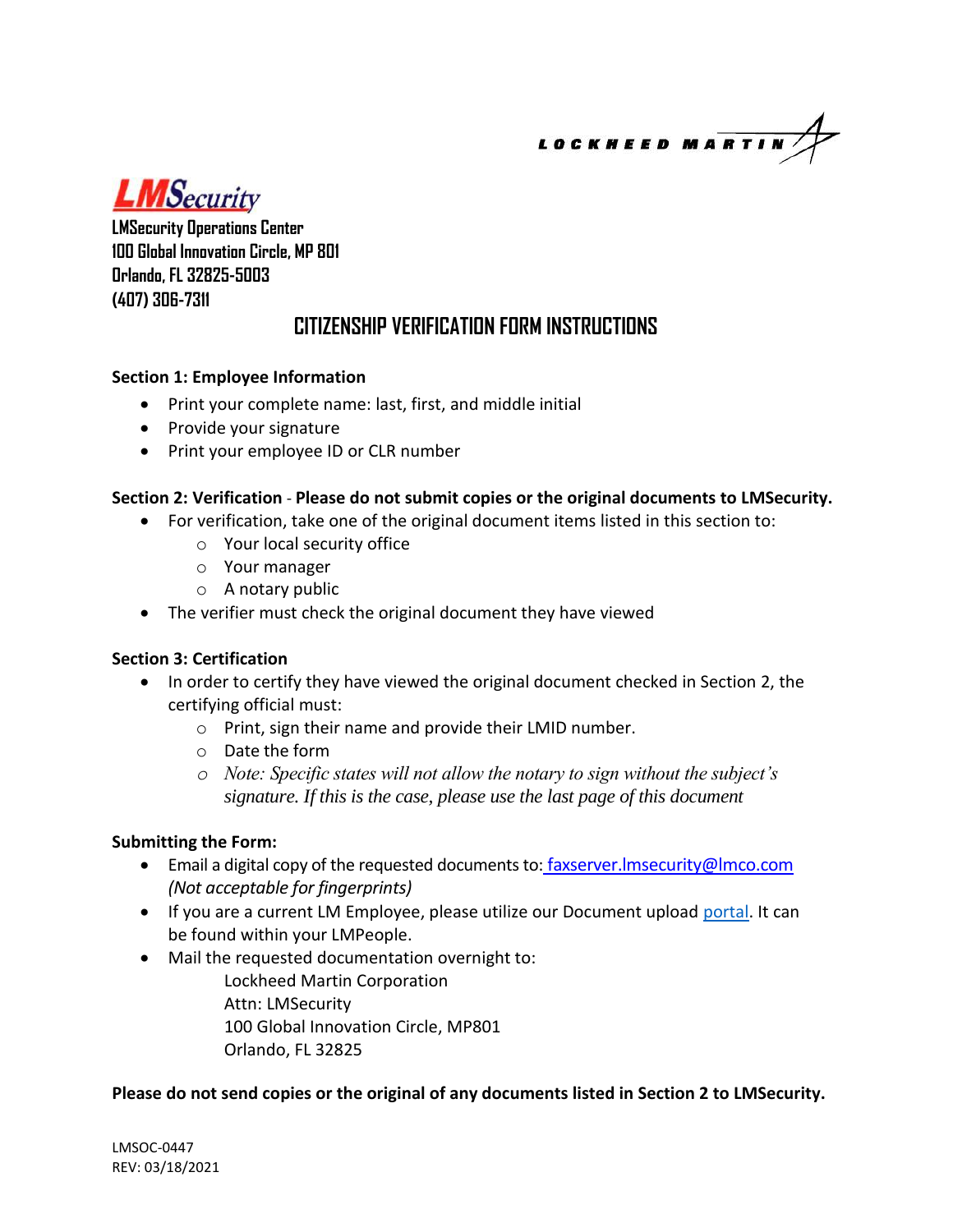**LOCKHEED MARTIN** 

**LMSecurity** 

**LMSecurity Operations Center 100 Global Innovation Circle, MP 801 Orlando, FL 32825-5003 (407) 306-7311**

### CITIZENSHIP VERIFICATION FORM

**Please read the instructions carefully before completing this form.**

**SECTION 1: Employee Information (Please print)** 

Last Name **First Name M.I. CONSISTENT** 

**\_\_\_\_\_\_\_\_\_\_\_\_\_\_\_\_\_\_\_ \_\_\_\_\_\_\_\_\_\_\_\_\_\_\_\_\_\_\_\_\_ \_\_\_\_\_\_\_\_\_\_**

**Employee Signature**

**Employee LMID or CLR ticket number:** 

**SECTION 2: Verification:** To be completed by the Certifying Official. An original document MUST be viewed.

Select One:

- U **Original Birth Certificate or Certified Copy of Birth Certificate**
- U **Passport – Current or Expired**

**\_\_\_\_\_\_\_\_\_\_\_\_\_\_\_\_\_\_\_\_\_\_\_\_\_\_\_\_\_\_\_\_\_\_\_\_\_\_\_\_\_\_\_\_\_\_\_**

- U **Certificate of Citizenship issued by the Immigration & Naturalization Service (INS)**
- U **Report of Birth Abroad of a US Citizen of the U.S. (form FS240)**
- U **Record of Military Processing (DD1966)**
- U **Hospital Certificate of Birth containing raised seal of registrar's office**
- U **Certificate of Naturalization**
- U **US Passport card issued by the US Department of State for entry by US citizens into the US from Canada, Mexico, and countries of the Caribbean and Bermuda at land border crossings or sea ports-of-entry, current or expired**

LMSOC-0447 REV: 03/18/2021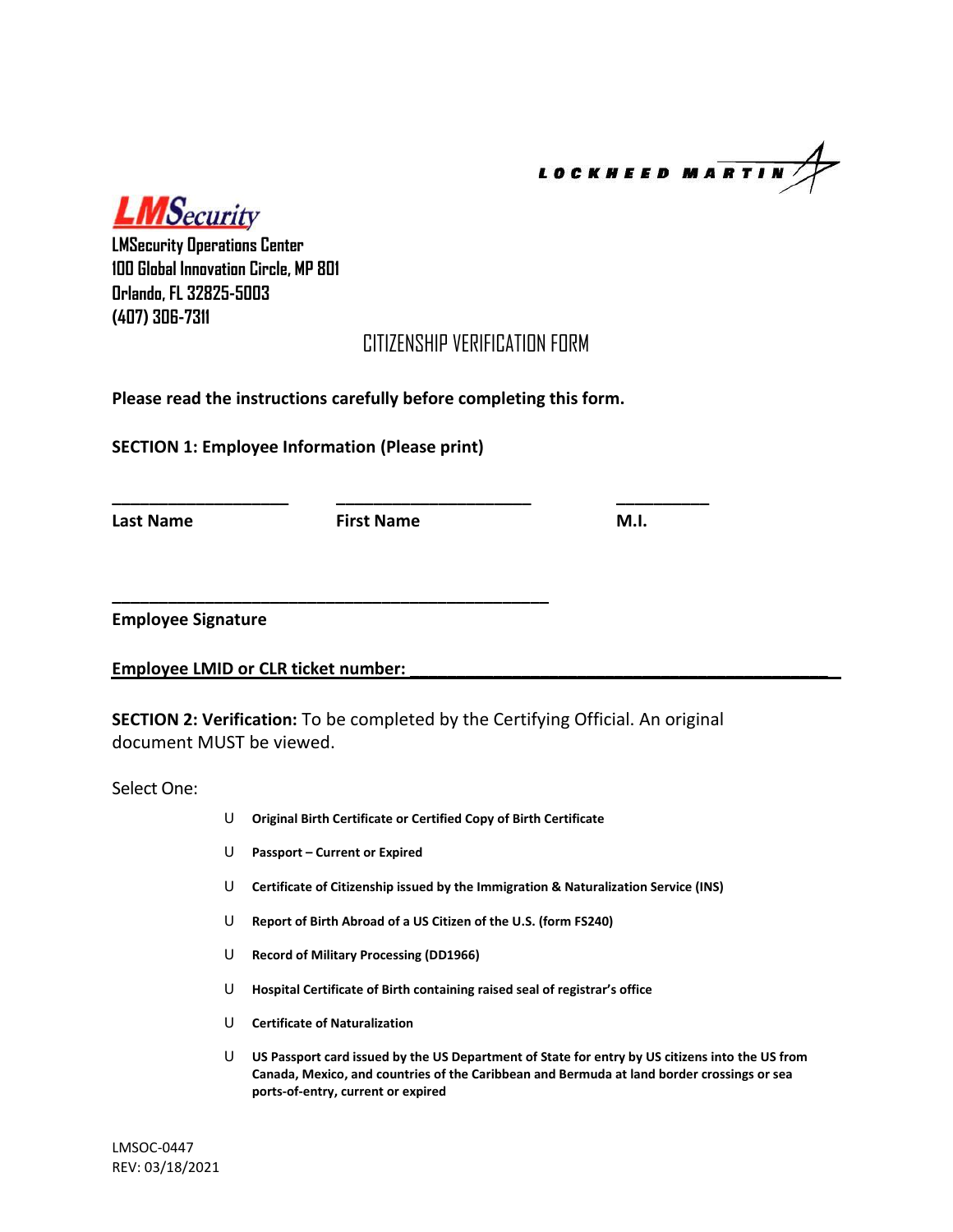

**SECTION 3: Certifying Official:** Lockheed Martin Security or HR professional, manager/supervisor or Notary Public.

**I hereby certify that I have viewed the original document for the person listed above.** 

**\_\_\_\_\_\_\_\_\_\_\_\_\_\_\_\_\_\_\_\_\_\_\_\_\_\_\_\_ \_\_\_\_\_\_\_\_\_\_\_\_\_ \_\_\_\_\_\_\_\_\_\_\_\_\_\_**

**Name of Certifying Official (Print) LMID number Date**

**\_\_\_\_\_\_\_\_\_\_\_\_\_\_\_\_\_\_\_\_\_\_\_\_\_\_**

**Signature of Official**